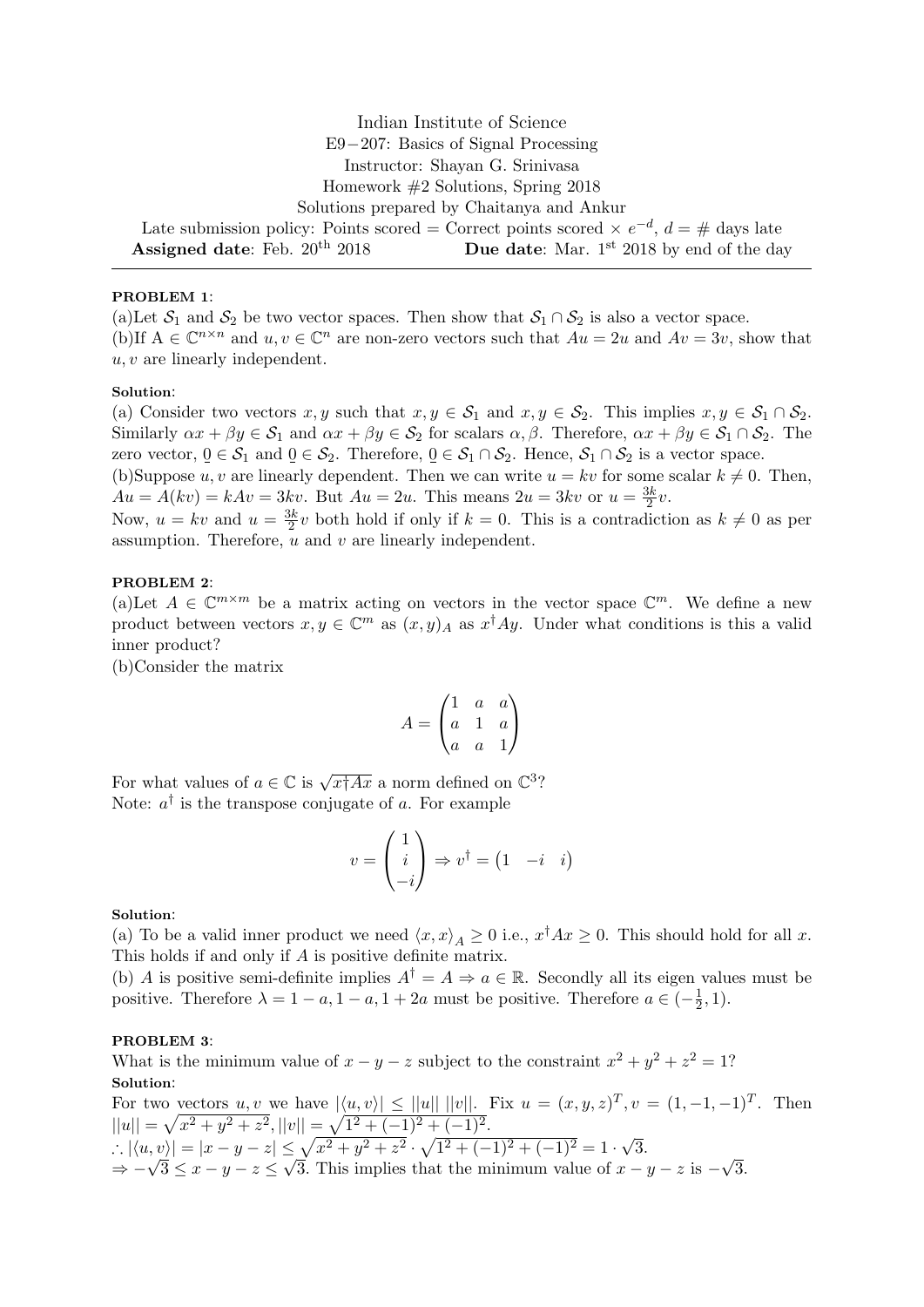#### PROBLEM 4:

Consider the functions  $\varphi_k(t) = A \operatorname{sinc}(\pi(t - k))$  where k is an integer and  $A \in \mathbb{C}$ . For integers  $k, l$  evaluate

$$
\int_R \varphi_k(t) \varphi_l^*(t) dt
$$

Conclude that  $\varphi(t) \in L^2(\mathbb{R})$  and that  $\{\varphi_k : k \in \mathbb{Z}\}\)$  forms an orthonormal set of functions in  $L^2(\mathbb{R})$ .

# Solution:

Denote

$$
\psi_{k,l}(t) = \varphi_k(t)\varphi_l^*(t)dt
$$

$$
\hat{\psi}_{k,l}(\omega) = \int_R \psi_{k,l}(t)e^{-j\omega t}dt
$$

We need to evaluate

$$
\hat{\psi}_{k,l}(\omega)|_{\omega=0} = \int_R \varphi_k(t)\varphi_l^*(t)dt = \frac{1}{2\pi} \int_{-\pi}^{\pi} \hat{\varphi}_k(\omega)\hat{\varphi}_l^*(-\omega)d\omega|_{\omega=0}
$$

We know

$$
\phi_k(t) = A \operatorname{sinc}(\pi(t - k)) \longleftrightarrow A \operatorname{rect}\left(\frac{\omega}{2\pi}\right) e^{-j\omega k}
$$

$$
\phi_l^*(t) = A^* \operatorname{sinc}(\pi(t - l)) \longleftrightarrow A^* \operatorname{rect}\left(\frac{\omega}{2\pi}\right) e^{j\omega l}
$$

Now,

$$
\frac{1}{2\pi} \int_{-\pi}^{\pi} \hat{\varphi}_k(\omega) \hat{\varphi}_l^*(-\omega) d\omega|_{\omega=0}
$$

$$
= \frac{1}{2\pi} |A|^2 \int_{-\pi}^{\pi} e^{-j\omega(k-l)} d\omega|_{\omega=0}
$$

$$
= |A|^2 \frac{\sin \pi(k-l)}{\pi(k-l)} = \begin{cases} 0 \text{ for } l \neq k \\ |A|^2 \text{ for } l = k \end{cases}
$$

Therefore,

$$
\int_R \varphi_k(t)\varphi_k^*(t)dt = \int_R |\varphi_k(t)|^2 dt = |A|^2 < \infty.
$$

 $|A|^2=1$  then  $\{\varphi_k : k \in \mathbb{Z}\}$  form an orthonormal set of functions.

# PROBLEM 5:

(a)A baseband signal  $s(t)$  with 50 Hz bandwidth is sampled at a rate Fs. The resultant signal is downsampled by a factor 2 to obtain the discrete samples  $\hat{s}(n)$ . What is the minimum value of  $F_s$  in Hz to reconstruct back the signal  $s(t)$  from the samples  $\hat{s}(n)$ ?

(b) Let  $s(n)$  be any discrete time signal with energy  $E_s$ . The signal is downsampled by 3. What is the evergy of the resultant signal if there is no aliasing after decimation?

# Solution:

- (a)  $\frac{Fs}{2} \ge 100$ Hz. Therefore, minimum value of  $F_s = 200$ Hz
- (b) Let  $X(\omega)$  be the frequency response of the original signal. The frequency response after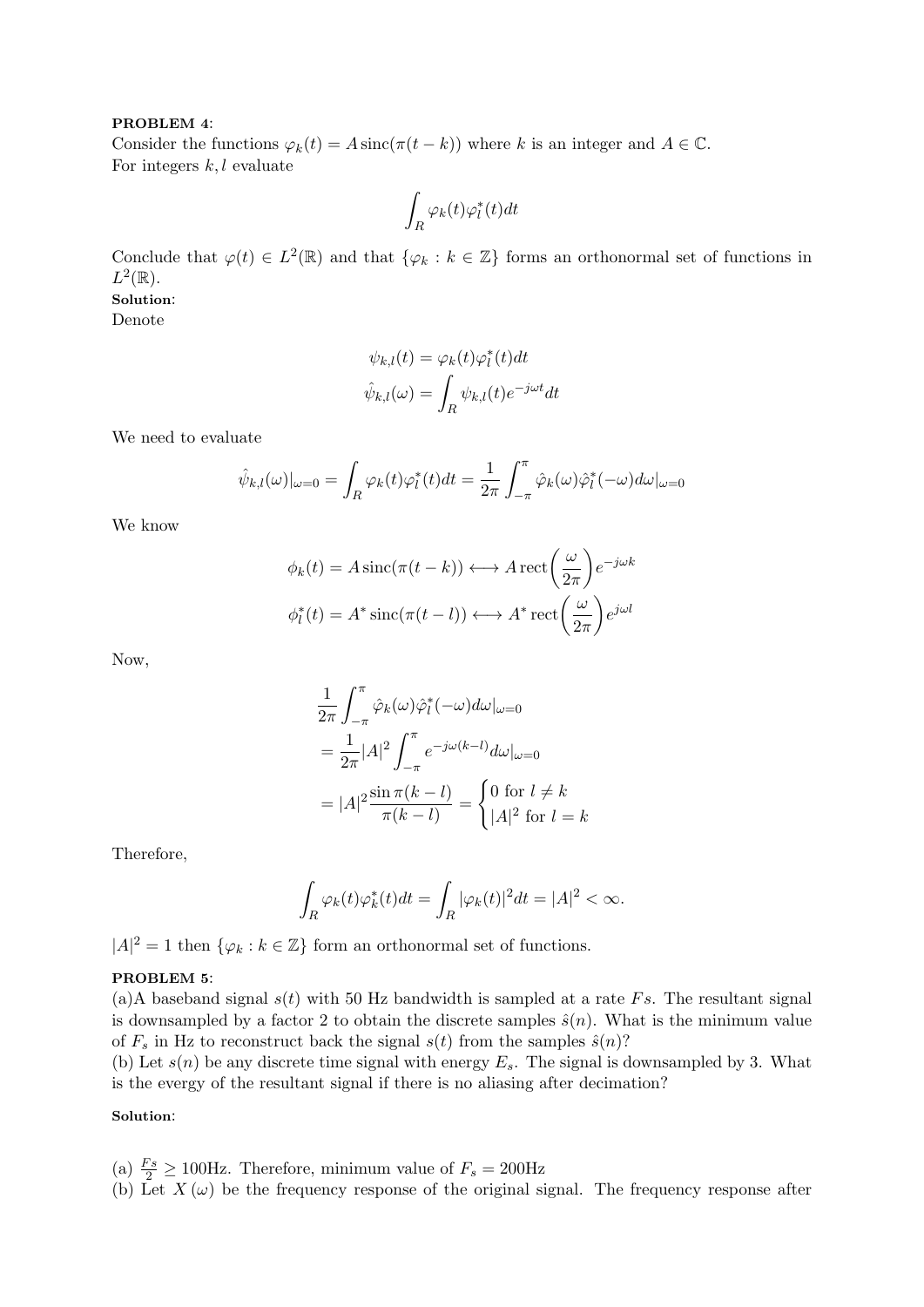downsampling is

$$
\hat{X}(z) = \frac{1}{3} \left( X \left( 1 \cdot z^{\frac{1}{3}} \right) + X \left( \Omega \cdot z^{\frac{1}{3}} \right) + X \left( \Omega^2 \cdot z^{\frac{1}{3}} \right) \right) \text{ where } \Omega^3 = 1,
$$
  
\n
$$
\implies \hat{X}(\omega) = \frac{1}{3} \left( X \left( \frac{\omega}{3} \right) + X \left( \frac{\omega - 2\pi}{3} \right) + X \left( \frac{\omega - 4\pi}{3} \right) \right).
$$

Since there is no aliasing, the responses  $X\left(\frac{\omega}{3}\right)$  $\frac{\omega}{3}$ , X  $\left(\frac{\omega-2\pi}{3}\right)$  and X  $\left(\frac{\omega-4\pi}{3}\right)$  do not overlap i.e.,  $X\left(\frac{\omega}{3}\right)$  $\frac{\omega}{3}$ ) X  $\left(\frac{\omega-2\pi}{3}\right)$  X  $\left(\frac{\omega-4\pi}{2}\right)$  = 0  $\forall \omega$ .

Therefore,

$$
\int_{0}^{2\pi} \left| \hat{X} \left( \omega \right) \right|^{2} d\omega = \frac{1}{3} \int_{0}^{6\pi} \left| \hat{X} \left( \omega \right) \right|^{2} d\omega = \frac{1}{27} \int_{0}^{6\pi} \left| X \left( \frac{\omega}{3} \right) \right|^{2} d\omega + \frac{1}{27} \int_{0}^{6\pi} \left| X \left( \frac{\omega - 2\pi}{3} \right) \right|^{2} d\omega + \frac{1}{27} \int_{0}^{6\pi} \left| X \left( \frac{\omega - 4\pi}{3} \right) \right|^{2} d\omega
$$

$$
= \frac{1}{9} \int_{0}^{2\pi} \left| X \left( \omega_{1} \right) \right|^{2} d\omega_{1} + \frac{1}{9} \int_{-\pi}^{\pi} \left| X \left( \omega_{2} \right) \right|^{2} d\omega_{2} + \frac{1}{9} \int_{-\pi}^{\pi} \left| X \left( \omega_{3} \right) \right|^{2} d\omega_{2}
$$

$$
= \frac{1}{9} E_{s} + \frac{1}{9} E_{s} + \frac{1}{9} E_{s} = \frac{1}{3} E_{s}.
$$

We have substituted  $\omega_1 = \frac{\omega}{3}$  $\frac{\omega}{3}$ ,  $\omega_2 = \frac{\omega - 2\pi}{3}$  and  $\omega_3 = \frac{\omega - 4\pi}{3}$  in the above equations.

## PROBLEM 6:

(a) A signal  $x(t)$  is obtained by convolving signals  $x_1(t)$  and  $x_2(t)$  with the following characteristics:

$$
|X_1(\omega)| = 0 \text{ for } |\omega| > 500\pi,
$$
  

$$
|X_2(\omega)| = 0 \text{ for } |\omega| > 250\pi.
$$

Impulse train sampling is performed on  $x(t)$  to get  $x_s(t) = \sum_{n=0}^{\infty} x(nT)\delta(t - nT)$ . Specify the range of values of T so that  $x(t)$  may be recovered from  $x_s(t)$ . (4 pts)

(b) The signal  $s(t) = \begin{cases} 1 - |t| & \text{for } -1 \leq t \leq 1 \\ 0 & \text{otherwise} \end{cases}$ 0 otherwise. is passed through a system to obtain the out-

put  $\hat{s}(t)$ . The system has a resonant frequency of  $\frac{2}{3}$  Hz and hence allows only frequencies of  $\frac{2}{3}$  Hz and its harmonics along with d.c. component. What is the value of  $\int_{-2}^{2} |\hat{s}(t)|^2$ ? (8 pts) Solution:

(a) Convolution in time domain is equivalent to multiplication it the frequency domain.

 $X(\omega) = 0$  for  $|\omega| > 250\pi \Rightarrow X(f) = 0$  for  $|f| > 125$  Hz. Sampling frequency should be  $f_s \geq 2 \cdot 125$  Hz. That is, the sampling period should be  $T < \frac{1}{250}s = 4$ ms.

(b) This is same as sampling in the frequency domain. Here, the frequency response  $S(f)$ is multiplied by  $\sum_{n=1}^{\infty}$  $k=-\infty$  $\delta \left( f - k \frac{2}{3} \right)$  $\frac{2}{3}$ ). Therefore, it results in time-domain signal convolved with its Fourier inverse  $\sum_{n=1}^{\infty}$  $k=-\infty$  $e^{-j2\pi t \frac{2}{3}k} = \frac{3}{2}$  $\frac{3}{2}$   $\sum_{1}^{\infty}$  $k=-\infty$  $\delta\left(t-k\frac{3}{2}\right)$  $\frac{3}{2}$ ). Therefore the output signal is

$$
\hat{s}(t) = s(t) * \frac{3}{2} \sum_{k=-\infty}^{\infty} \delta\left(t - k\frac{3}{2}\right) = \frac{3}{2} \sum_{k=-\infty}^{\infty} s\left(t - k\frac{3}{2}\right).
$$

The input and output signals are shown in the following figure: